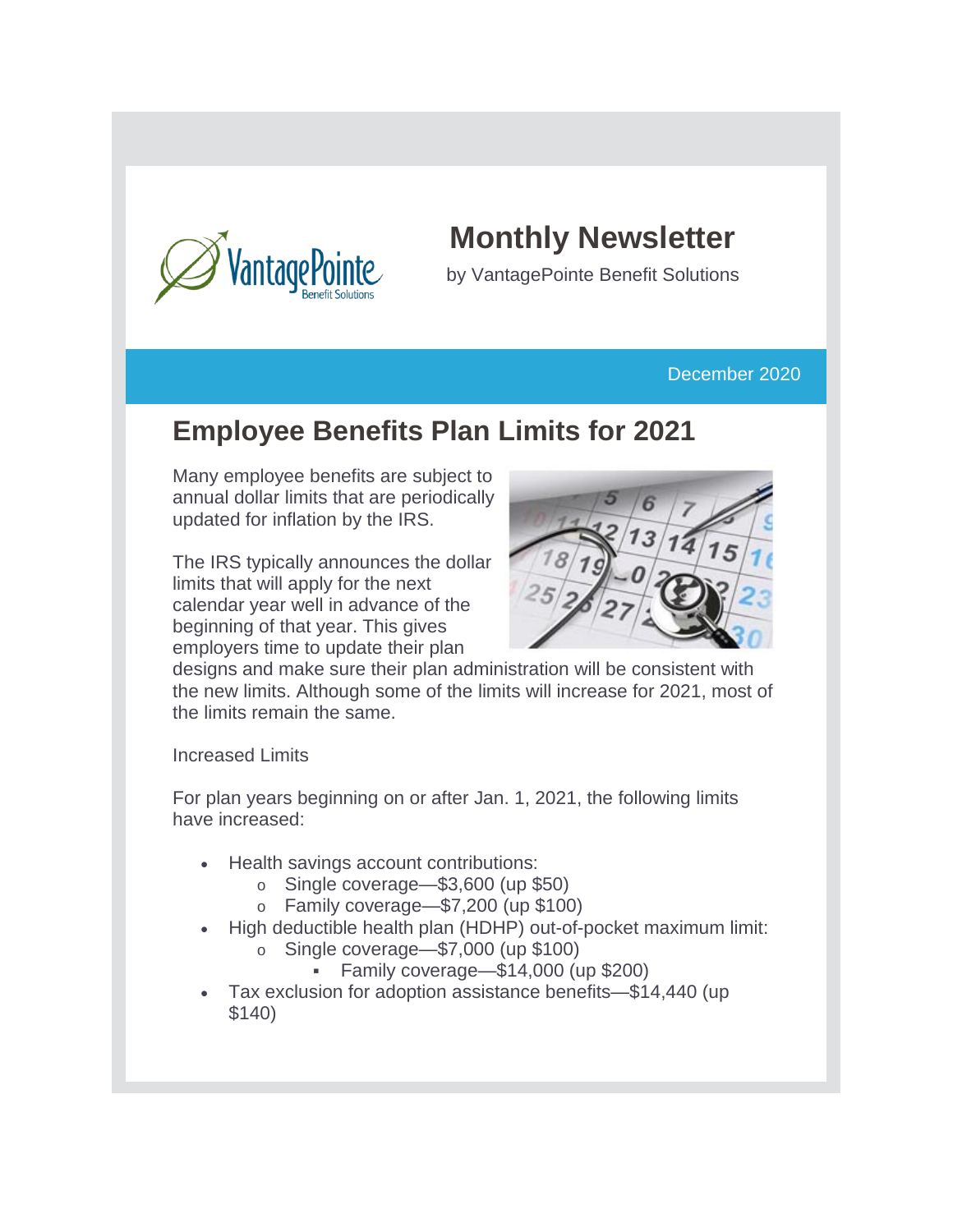#### Unchanged Limits

Certain limits will not change for 2021, including the flexible spending account salary reduction contribution limit, HDHP minimum deductible, 401(k) contribution limit and transportation fringe benefits monthly limits.

### **Virtual Workplace Holiday Parties**

At the end of the calendar year, workplace holiday celebrations are experiences that many employees look forward to. However, in response to the COVID-19 pandemic, many organizations are evaluating how to engage employees safely this holiday



season. Leaders find themselves tasked with deciding whether they should cancel or postpone celebrations, or offer an amended version that prioritizes safety—with many choosing to offer a virtual holiday party.

#### Considerations for Employers

Holiday celebrations can positively impact employee engagement, but benefits should be weighed against other factors such as financial costs and concerns over safety. For employers choosing to offer a celebration, an event can be comprised of a variety of activities—with many options that can take place virtually. These include a:

- Secret Santa gift exchange
- Virtual mixer
- Gingerbread house contest
- Ugly sweater contest
- Holiday karaoke
- Online escape room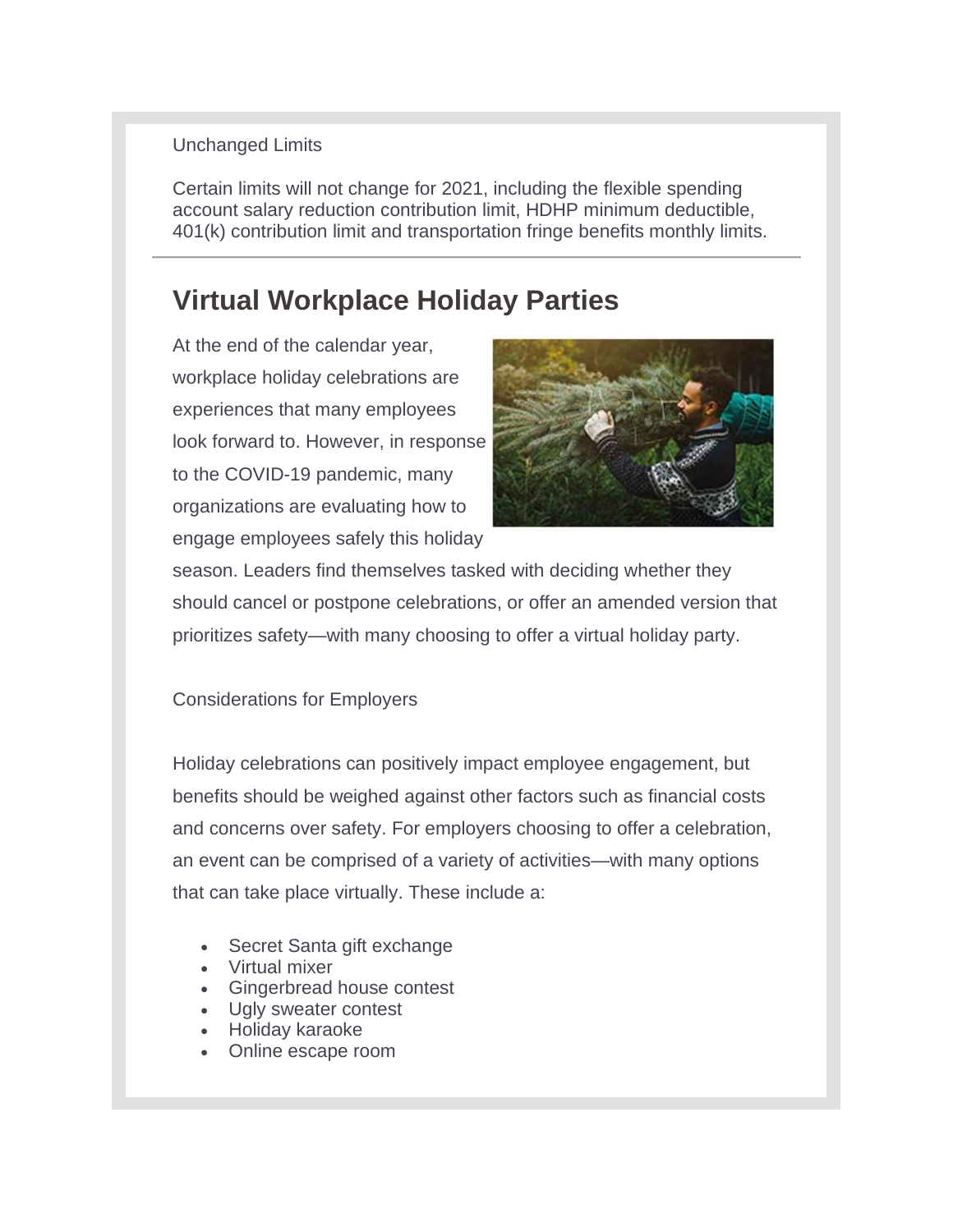• Trivia contest

When hosting a holiday event, employers should make sure to follow best practices, such as:

- Keeping attendance optional
- Keeping events general rather than religious celebrations
- Ensuring employees are aware of policies and expected behaviors

There are a variety of ways that leaders can recognize employees this holiday season, and employers should consider which initiatives are appropriate for their workplace.

# **Final Rule on Health Care Transparency Issued**

The Departments of Labor (DOL), Health and Human Services (HHS) and the Treasury (Departments) issued a [final](https://www.cms.gov/CCIIO/Resources/Regulations-and-Guidance/Downloads/CMS-Transparency-in-Coverage-9915F.pdf)  [rule](https://www.cms.gov/CCIIO/Resources/Regulations-and-Guidance/Downloads/CMS-Transparency-in-Coverage-9915F.pdf) that imposes new transparency requirements on group health plans and health insurers in the individual and group markets.



Specifically, the final rule requires plans and issuers to disclose:

- Price and cost-sharing information to participants, beneficiaries and enrollees upon request:
	- o A list of 500 shoppable services must be available via the internet for plan years beginning or after Jan. 1, 2023.
	- o The remainder of all items and services is required to be available for plan years beginning on or after Jan. 1, 2024.
- In-network provider-negotiated rates and historical out-of-network allowed amounts on their website: